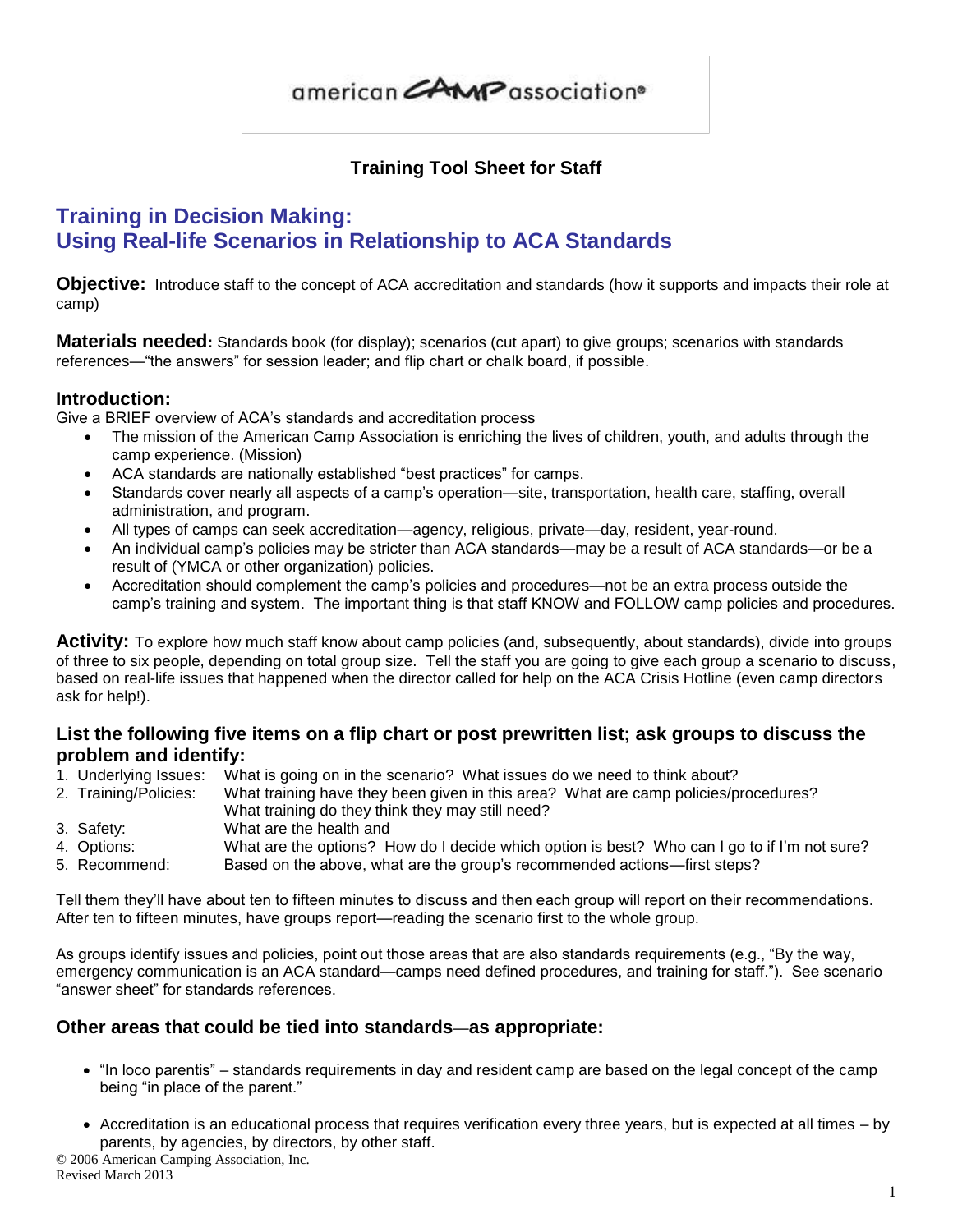Directors may ask staff in specialized areas to help organize written materials for an accreditation visit – a great opportunity to update operating procedures for areas.

#### **Wrap-Up:**

Emphasize again that policies and procedures are established for reasons (maybe ACA standards, state regulations, agency policy, or camp tradition). Regardless, they serve as a safety net for staff in fulfilling their job responsibilities, so it is important for staff to understand and follow procedures – to provide children with healthy opportunities to discover, explore, grow, and have fun. See the **Scenarios for Group Discussion** on pages 3 and 4.



765-342-8456 5000 State Road 67 North Martinsville, Indiana 46151-7902

[www.ACAcamps.org](http://www.acacamps.org/) [www.CampParents.org](http://www.campparents.org/)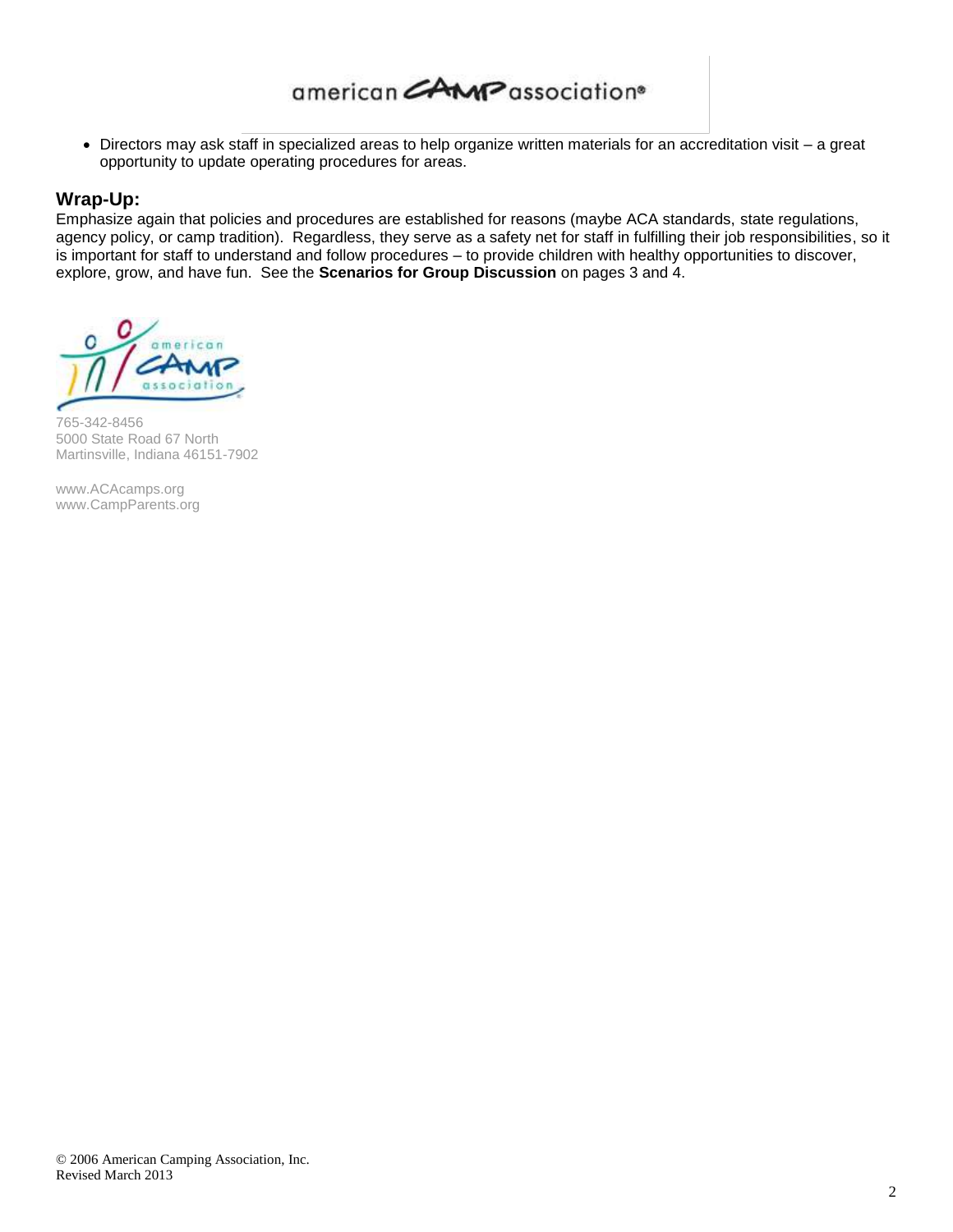#### **Scenarios for Group Discussion**

#1 The camp's policy is to send home any camper for use of a controlled substance. A camper tells you that all the other campers in his unit are smoking joints, and to prove it, he shows you a joint. The camper is not in your unit, but is in your best friend's unit.

#2 Your group is scheduled to go canoeing, but when you get down to the lake, you discover that the canoeing specialist has come down with the flu and has gone home. Your campers are really looking forward to canoeing, having already gone through the basic instruction earlier in the week. You learned the routines and safety procedures during pre-camp, so you convince your co-counselor that it's OK to go anyway.

#3 One of your campers panics on a high element at the ropes course. As one of the staff members is trying to talk him down, some of the campers waiting start calling him "wimp" and telling him not to act like a girl. The ropes course staff member joins in the ridicule, hoping to snap him out of it.

#4 As you take your group down to the bus area at the end of the day, one of your campers runs ahead saying "Cool! Dad's here to get me!" He has been riding on the bus all week, but seems really excited to see his father.

#5 During rest hour, your group is quiet and you've got a bad headache. So you leave the program aide in charge to go get something from the nurse. When you return, you discover a water fight in full swing – with the aide in the middle of it.

#6 As your group is returning to the bus from the afternoon at the water park, you discover one camper missing. You had seen her earlier with several other girls, at the snack area. The other girls say she went to the restroom, and they haven't seen her since.

#7 One of your thirteen-year-old campers has confided in you over the summer, grateful to have an older person to talk with about her parents' recent divorce. The girl has said that her mother now works so much she doesn't have much time for the kids. A sixteen-year-old boy in her neighborhood has been paying her much attention and is now pressuring her for more intimacy. She asks you when you first had sex – and if you use birth control.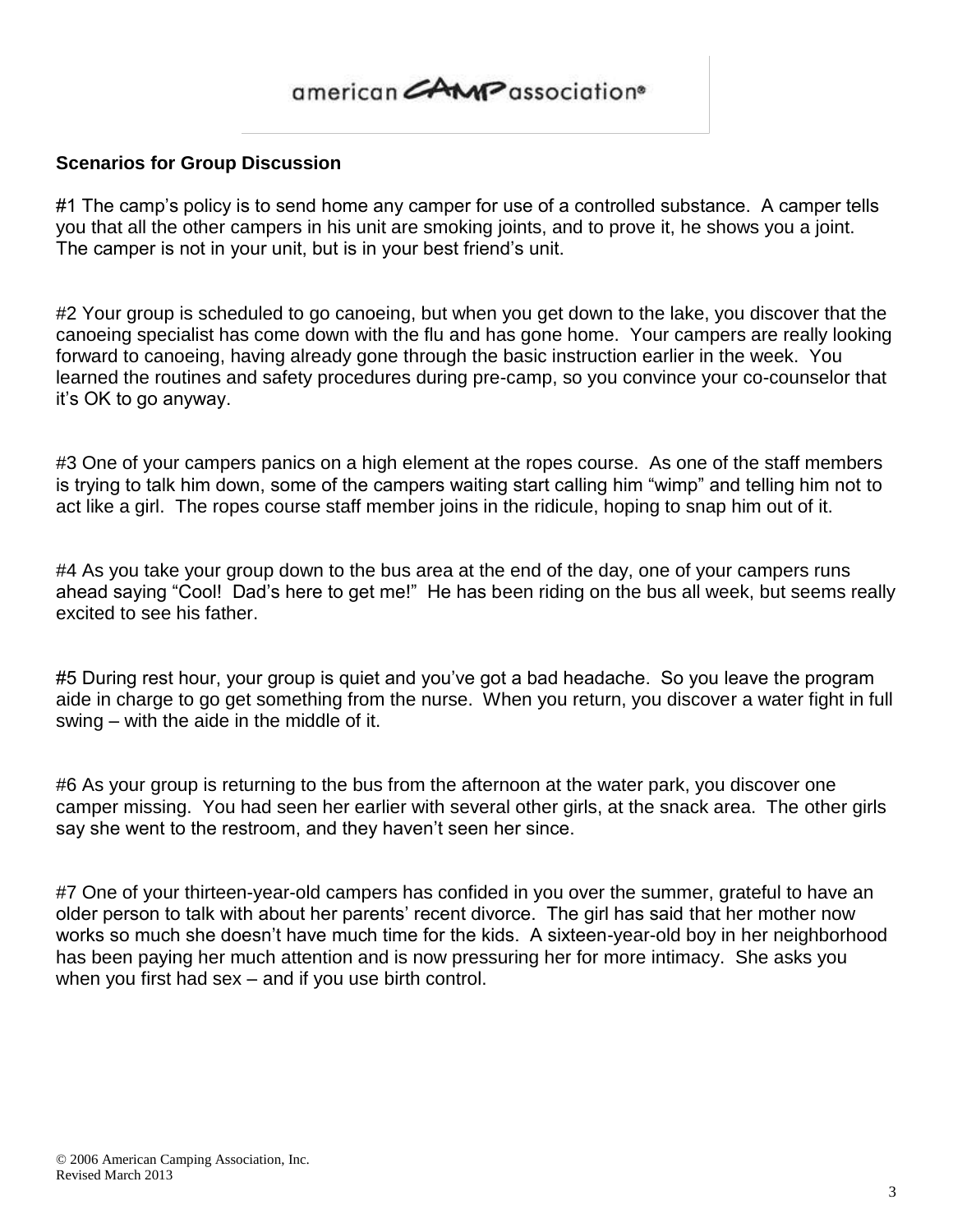#8 You have a new assistant for your group of nine and ten-year-olds, as your previous one had a family emergency that will take her out for the rest of the summer. She appears to be pretty comfortable with the kids, but doesn't know much about the camp routines and rules. You're hoping she'll catch on as the week progresses, as you just don't have the time or patience to explain everything.

#9 As you bring your group down for horseback riding; one of the riding staff pulls you aside and says she saw two kids with their clothes off beside the trail. You leave your group with the other counselor and riding staff and go to investigate. You find an eight-year-old girl and an eleven-year-old boy together in the bushes. They are very embarrassed and beg you not to tell anyone.



765-342-8456 5000 State Road 67 North Martinsville, Indiana 46151-7902

[www.ACAcamps.org](http://www.acacamps.org/) [www.CampParents.org](http://www.campparents.org/)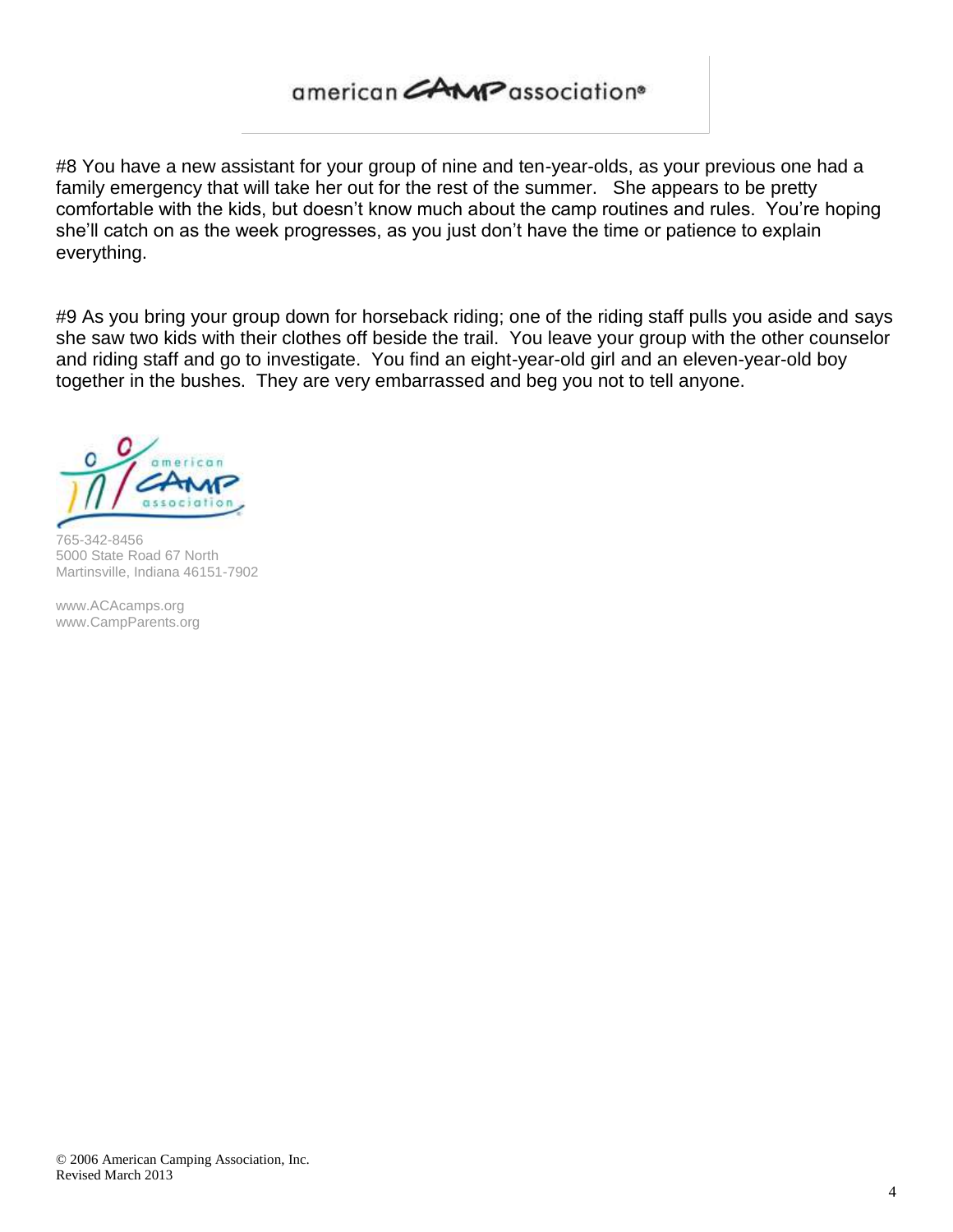### **Answer Sheet:** Scenarios for group discussion; With **standards references noted.**

#1—The camp's policy is to send home any camper for use of a controlled substance. A camper tells you that all the other campers in his unit are smoking joints, and to prove it, he shows you a joint. The camper is not in your unit, but is in your best friend's unit.

### **Personal property regulations—OM-12; Supervision of campers—HR-14; Behavior management—HR-16**

#2—Your group is scheduled to go canoeing, but when you get down to the lake, you discover that the canoeing specialist has come down with the flu and has gone home. Your campers are really looking forward to canoeing, having already gone through the basic instruction earlier in the week. You learned the routines and safety procedures during pre-camp, so you convince your co-counselor that it's OK to go anyway.

### **Watercraft supervisor qualifications – Youth—\*PA -20; Aquatic safety regulations—PA-5**

#3—One of your campers panics on a high element at the ropes course. As one of the staff members is trying to talk him down, some of the campers waiting start calling him "wimp" and telling him not to act like a girl. The ropes course staff member joins in the ridicule, hoping to snap him out of it.

### **Staff/camper interactions—HR-15; Adventure/Challenge staff skill verification—PC-3; Supervision of Adventure/Challenge activity leaders—PC-4; Adventure/Challenge operating procedures—PC-5**

#4—As you take your group down to the bus area at the end of the day, one of your campers runs ahead saying "Cool! Dad's here to get me!" He has been riding on the bus all week, but seems really excited to see his father.

#### **Camper release—OM-19; Arrival and departure procedures—TR-3**

#5—During rest hour, your group is quiet and you've got a bad headache. So you leave the program aide in charge to go get something from the nurse. When you return, you discover a water fight in full swing – with the aide in the middle of it.

#### **Supervision of campers—HR-14; Camper supervision ratios—HR-9**

#6—As your group is returning to the bus from the afternoon at the water park, you discover one camper missing. You had seen her earlier with several other girls, at the snack area. The other girls say she went to the restroom, and they haven't seen her since.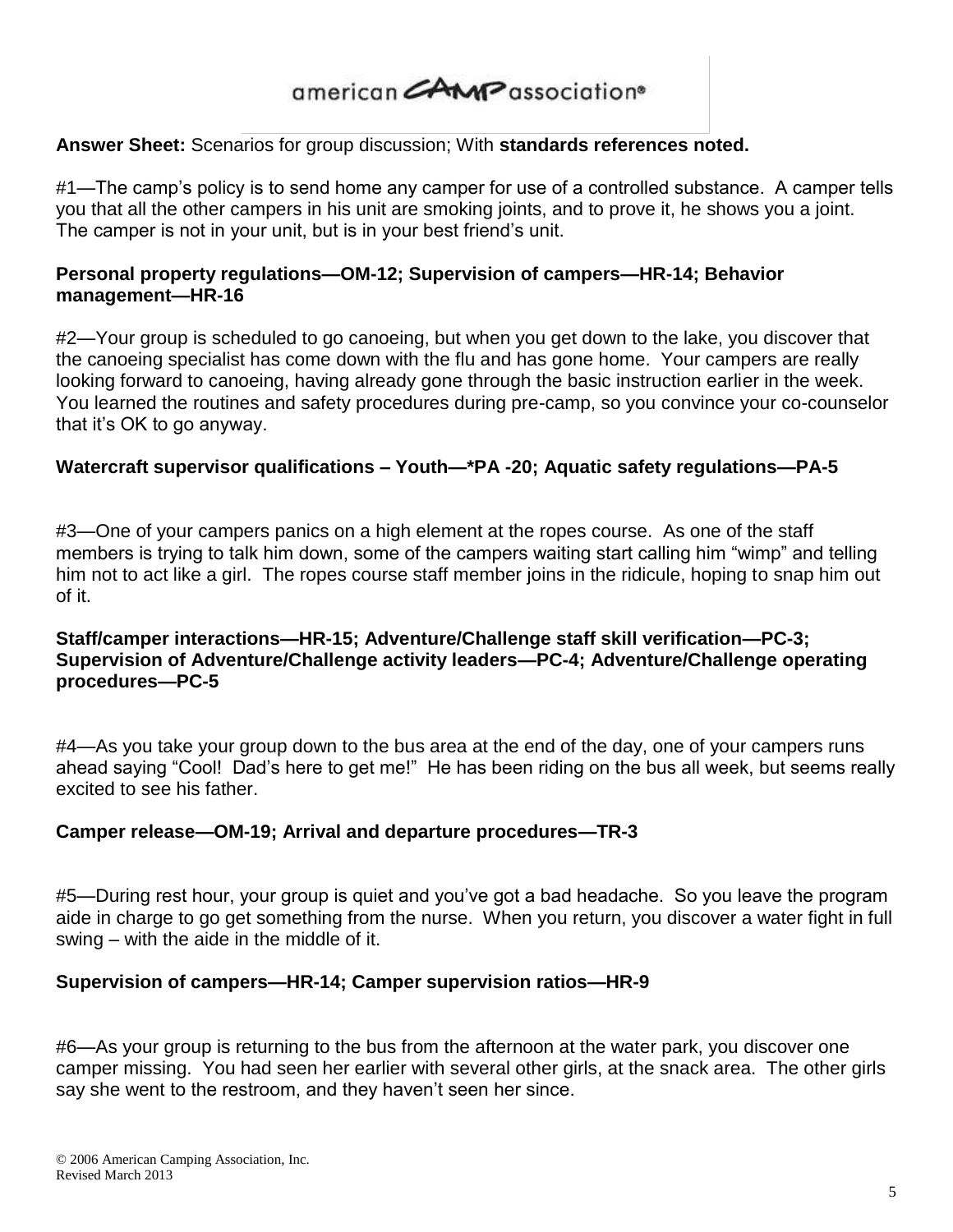## **Campers in public areas—OM-18; Camper supervision off-site—PA-14**

#7—One of your thirteen-year-old campers has confided in you over the summer, grateful to have an older person to talk with about her parents' recent divorce. The girl has said that her mother now works so much she doesn't have much time for the kids. A sixteen-year-old boy in her neighborhood has been paying her much attention and is now pressuring her for more intimacy. She asks you when you first had sex – and if you use birth control.

### **Sensitive issue policy—HR-17; Job training—HR-7**

#8—You have a new assistant for your group of nine and ten-year-olds, as your previous one had a family emergency that will take her out for the rest of the summer. She appears to be pretty comfortable with the kids, but doesn't know much about the camp routines and rules. You're hoping she'll catch on as the week progresses, as you just don't have the time or patience to explain everything.

### **Late-hire training—HR-12; Safety orientation—OM-10**

#9—As you bring your group down for horseback riding, one of the riding staff pulls you aside and says she saw two kids with their clothes off beside the trail. You leave your group with the other counselor and riding staff and go to investigate. You find an eight-year-old girl and an eleven-year-old boy together in the bushes. They are very embarrassed and beg you not to tell anyone.

### **Behavior management—HR-16; Supervision of campers—HR-14**